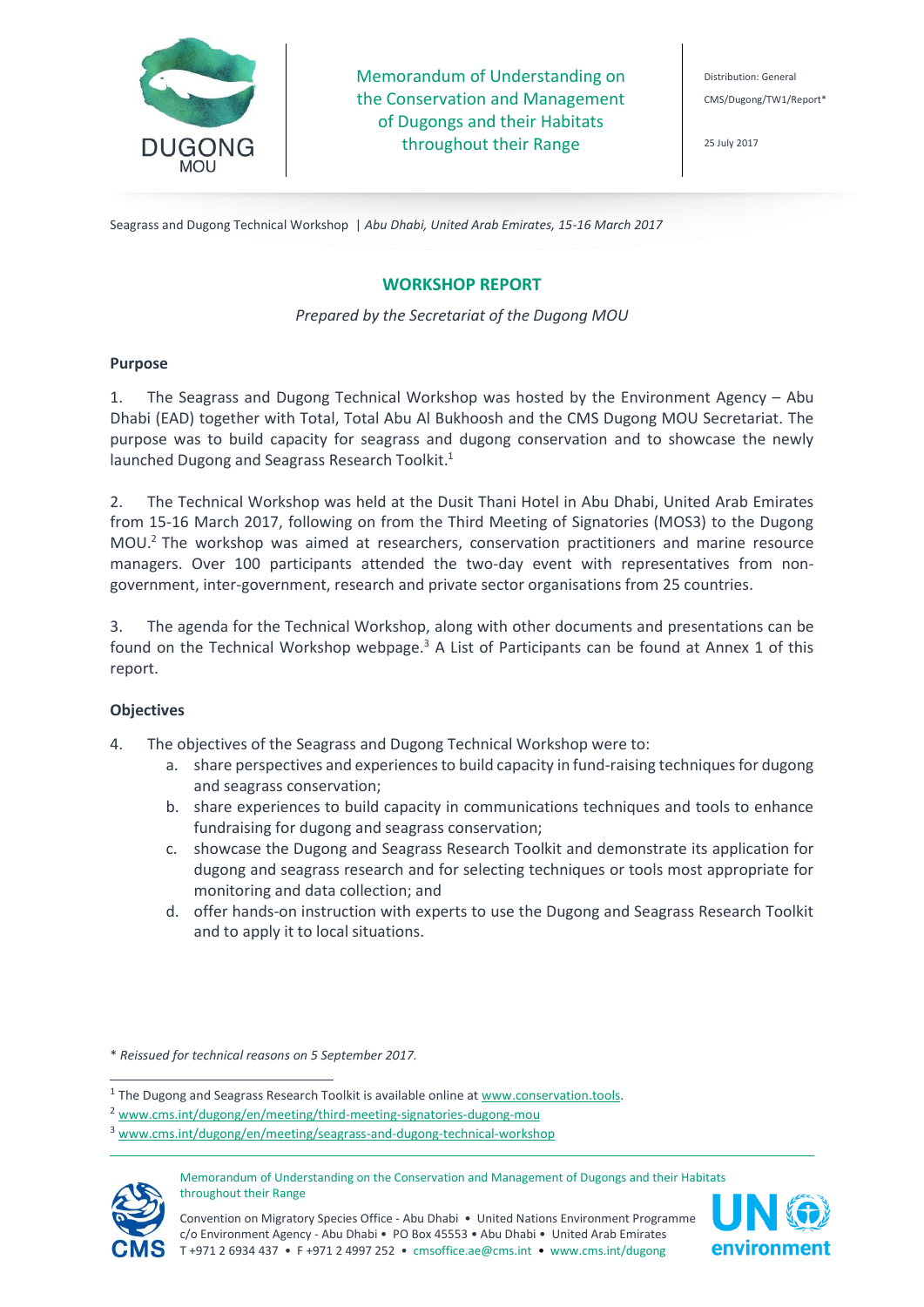# **Technical Workshop Summary**

5. The Technical Workshop was facilitated by Mr. Simon Woodley of the CMS Dugong MOU's Dugong Techical Group. Mr. Woodley welcomed participants to the workshop and invited Dr. Shaikha Salem Al Dhaheri, Executive Director, Terrestrial and Marine Biodiversity Sector, EAD to open the workshop on behalf of EAD, Total, Total Abu Al Bukhoosh and the Dugong MOU.

6. The first session of the Technical Workshop, *Fundraising Techniques for Dugong and Seagrass Conservation*, was organised and led by Dr. Nicolas Pilcher and included presentations from Mr. Nicolas Heard – Mohamed bin Zayed Species Conservation Fund, Mr. Roderic Mast – Oceanic Society, Ms. Sarah Fowler – Save Our Seas Foundation and Mr. Sultan Al Hajji – Total E&P UAE. Dr. Pilcher also called upon Mr. Rob Yordi – Seaworld Parks and Entertainment and Mr. Marcus Chandler – Occidental Oil and Gas International to briefly share their insights. This session provided valuable lessons and insights into ways of attracting and securing funds from private donors and funding bodies.

7. The second session of the Technical Workshop, *Communicating Successes*, was also organised and led by Dr. Pilcher and included presentations from Ms. Tamara Withers – Emirates Wildlife Society-WWF, Mr. Kirk Duthler – Mohamed bin Zayed Species Conservation Fund and Mr. Reynante Ramilo – Community Centred Conservation (C3) Philippines. This session provided important guidance on ways of communicating an organisation's success in delivering projects or conservation goals to potential donors and funding bodies to secure ongoing funding for dugong and seagrass conservation projects, and to better promote the work they are already doing. The three presentations given during this session provided different techniques and perspectives on communicating success.

8. The final session of the first day of the workshop included an introduction to the *Dugong and Seagrass Research Toolkit*, with presentations from Professor Helene Marsh, Dr. Christophe Cleguer, Mr. Len McKenzie and Dr. Richard Unsworth. Professor Marsh provided a short overview of what to do with a live stranded dugong for rehab, rescue or release. Dr. Cleguer gave two presentations, one on the key considerations for undertaking dugong aerial surveys, and the second on current knowledge and tracking tools for measuring dugong movements. Mr. McKenzie and Dr. Unsworth gave a presentation on the key considerations for using the Dugong and Seagrass Research Toolkit for seagrass research.

9. The second day of the Technical Workshop focused on the Dugong and Seagrass Research Toolkit. Participants were split into three groups and each group was taken through each of the three streams of the toolkit (dugong, seagrass, and human communities). The dugong stream was led by Professor Marsh and Dr. Cleguer, the seagrass stream by Mr. McKenzie and Dr. Unsworth, and the community stream by Dr. Tara Sayuri Whitty and Mr. Woodley. The Technical Advisors demonstrated how to use the Toolkit to choose tools and techniques suited to the participants' own particular circumstances. More information on how to use the Toolkit is available in the User Guide.<sup>4</sup> In this session participants also learned about some of the complexities and constraints inherent in collecting robust data for seagrass and dugong conservation including the need for comparable data sets, validation of results and the limitations of different tools and techniques.

10. During the final session participants were firstly given the opportunity to ask the facilitators questions on any aspect of the earlier sessions and then were given a short presentation on seagrass mapping techniques by Mr. McKenzie. Throughout the sessions on the second day of the workshop, participants were asked to provide written feedback on the Dugong and Seagrass Research Toolkit.

11. Mr. Woodley acknowledged the hard work that had gone into organising the Technical Workshop and developing the Dugong and Seagrass Research Toolkit. He thanked the presenters for providing

j

<sup>4</sup> [www.conservation.tools/user-guide/](http://www.conservation.tools/user-guide/)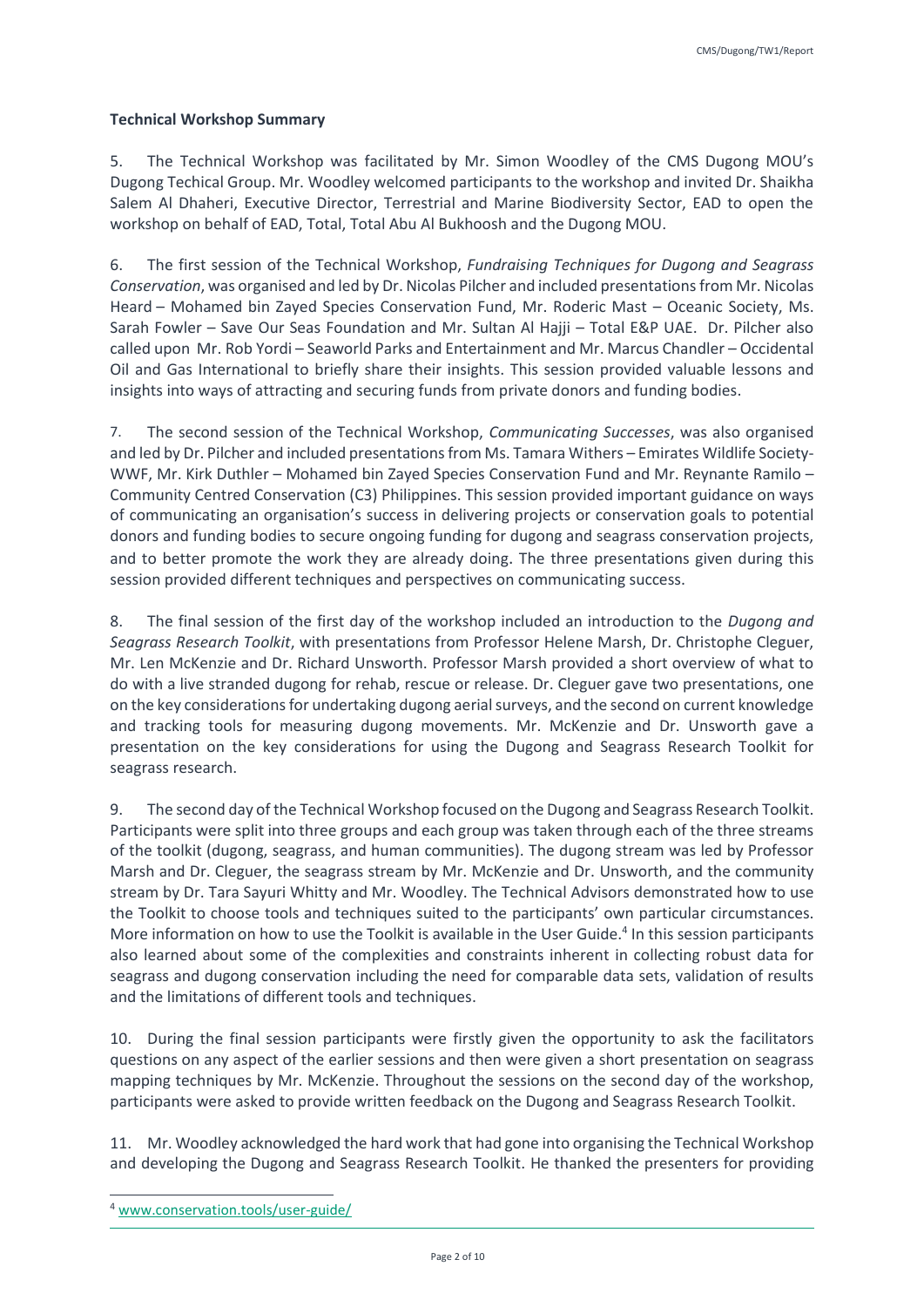their expertise and the participants for their active involvement throughout the day, and officially closed the meeting at 17:30.

# **Outcomes of the Technical Workshop**

12. The Technical Workshop aimed to enhance the capacity of the participants in fundraising techniques and principles such as knowing which donors to target and how to successfully raise funds for conservation, as well as in communicating successes in a way that would enhance fundraising for conservation.

13. The Dugong and Seagrass Research Toolkit was showcased, as were a number of specific research tools and techniques including handling live stranded dugongs, aerial surveys, and satellite tracking. Participants were shown how to use the Research Toolkit and to refine their research questions to determine the most appropriate research tool or technique suited to their particular circumstances, before undertaking a project.

14. The feedback received on the Toolkit was valuable to the Project Team and highlighted some possible areas of the Toolkit for improvement and/or clarification. Some feedback, such as typos, missing hyperlinks and unclear guidelines will be rectified by the developers of the toolkit. However other feedback, such astranslation into other languages and adding new functionsto the toolkit would require additional funding to address.

# **Dugong and Seagrass Research Toolkit: Next Steps**

15. The Technical Advisors responsible for the Dugong and Research Toolkit will review the feedback received during the Technical Workshop and identify what can be addressed quickly and at a no/low cost. In addition to this, the entire Toolkit will be reviewed by members of the Dugong Technical Group to ensure consistency and ease of use.

16. Dugong and seagrass conservationists are encouraged to promote the Dugong and Seagrass Research Toolkit amongst their networks and utilise it in planning their future research projects. The Toolkit can also be used to assist with grant applications and assessments as it can help to identify the most appropriate tools and techniques to answer a research question, considering cost, expertise and scale.

17. The CMS Dugong MOU Secretariat will work with the Project Partners to identify future sources of funding in order to continue refining the Dugong and Seagrass Research Toolkit and addressing the feedback received to date.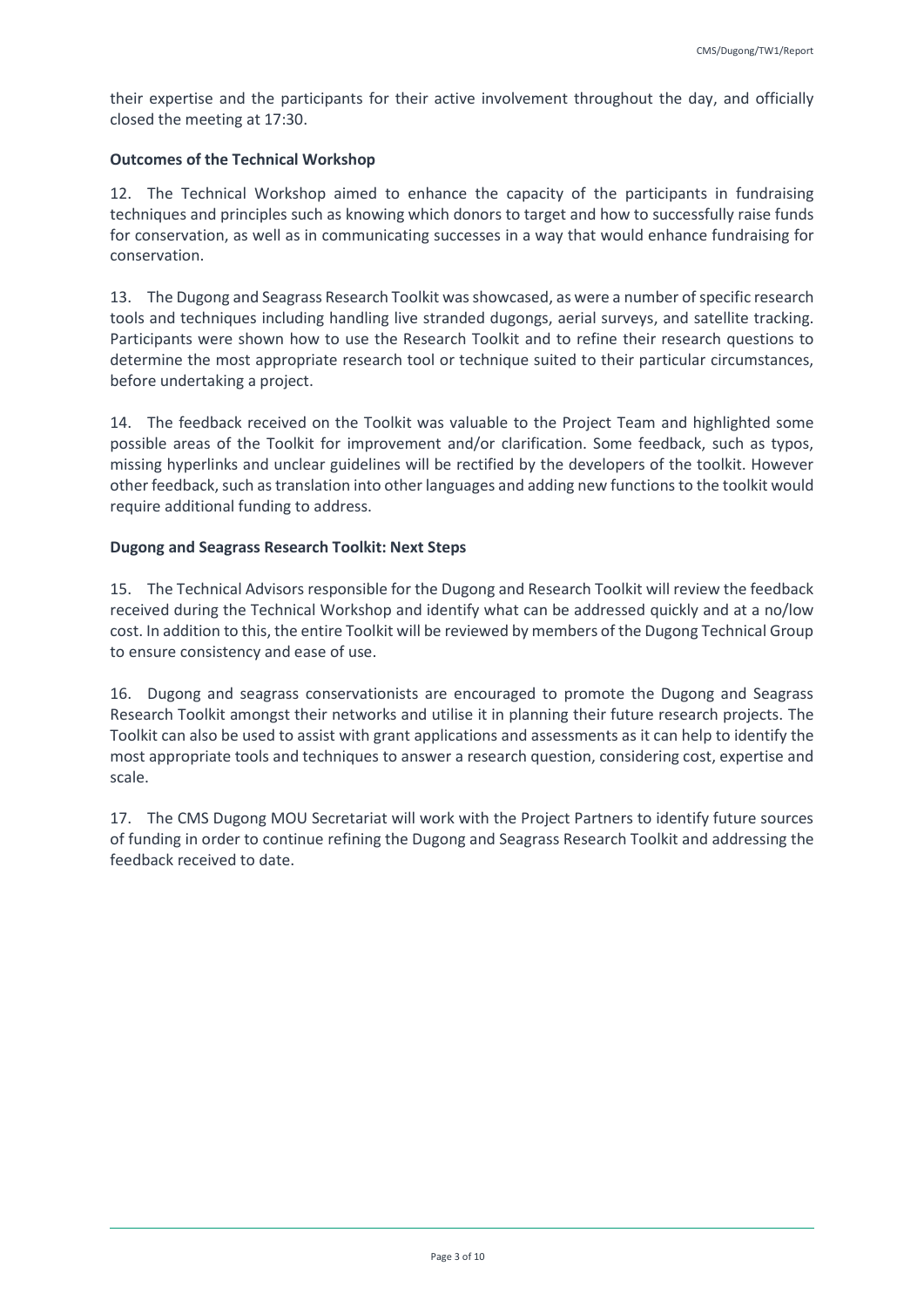# Annex 1

### **LIST OF PARTICIPANTS**

# **BAHRAIN**

Ms. Haifaa Abdulhalim Tabe'a Programme Manager Nature World Heritage in Arab States IUCN - World Heritage Programme Manama Email: haifaa.abdulhalim(at)iucn.org

Dr. Khawla Almuhanedi Board Member Supreme Council for Environment Riffa Email: khawla.almuhannadi(at)gmail.com

#### **ERITREA**

Mr. Tekle Mengstu Director Research Division Ministry of Marine Resources Massawa Email: delutekle(at)gmail.com

#### **FRANCE**

Ms. Amelie Lougsami Deputy Counsellor Embassy of France to the UAE Abu Dhabi Email: amelie.lougsami(at)diplomatie.gouv.fr

#### **INDIA**

Ms. Nisha D'Souza Small Grants Officer IUCN India New Delhi Email: DSouzaN(at)iucn.org

Ms. Devanshi Kukadia Project Fellow Endangered Species Management Wildlife Institute of India Dehradun Email: devanshikukadia(at)gmail.com

Dr. Edward JK Patterson Director Suganthi Devadason Marine Research Institute Tuticorin Email: edwardjkpatterson(at)sdmri.in

Dr. Yugraj Yadava Director Bay of Bengal Programme Chennai Email: yugraj.yadava(at)bobpigo.org

# **INDONESIA**

Ms. Sekar Mira Herandarudewi Researcher RCO-LIPI (Research Center for Oceanography Indonesian Institute of Sciences) Jakarta Email: rrsekarmira(at)gmail.com

Mr. Juraij Poernomo Taha Researcher Indonesian Seagrass Foundation Bandung Email: juraijbwz(at)gmail.com

#### Mr. Setiono

Section Head of Biodiversity Conservation Directorate for Marine Conversation and Biodiversity Ministry of Marine Affairs Jakarta Email: setionoa38(at)gmail.com

#### **KENYA**

Dr. Mohamed Omar Said Head - Wetlands and Marine Conservation Kenya Wildlife Service Nairobi Email: msaid26474(at)me.com

### **KUWAIT**

Prof. Magdy El-Alwany Marine Biodiversity Expert Regional Organization for the Protection of the Marine Environment (ROPME) Kuwait Email: magdy.alwany(at)ropme.org

### **MADAGASCAR**

Mr. Ny Aina Pradon Andrianarivelo Partnerships & Policy Manager Blue Ventures Conservation Antananarivo Email: nyaina(at)blueventures.org

Ms. Miora Andriamanohisoa Raveloson Head of service of Marine Biodiversity Conservation Secretary of State in Charge of the Sea Antananarivo Email: andrimiora(at)yahoo.fr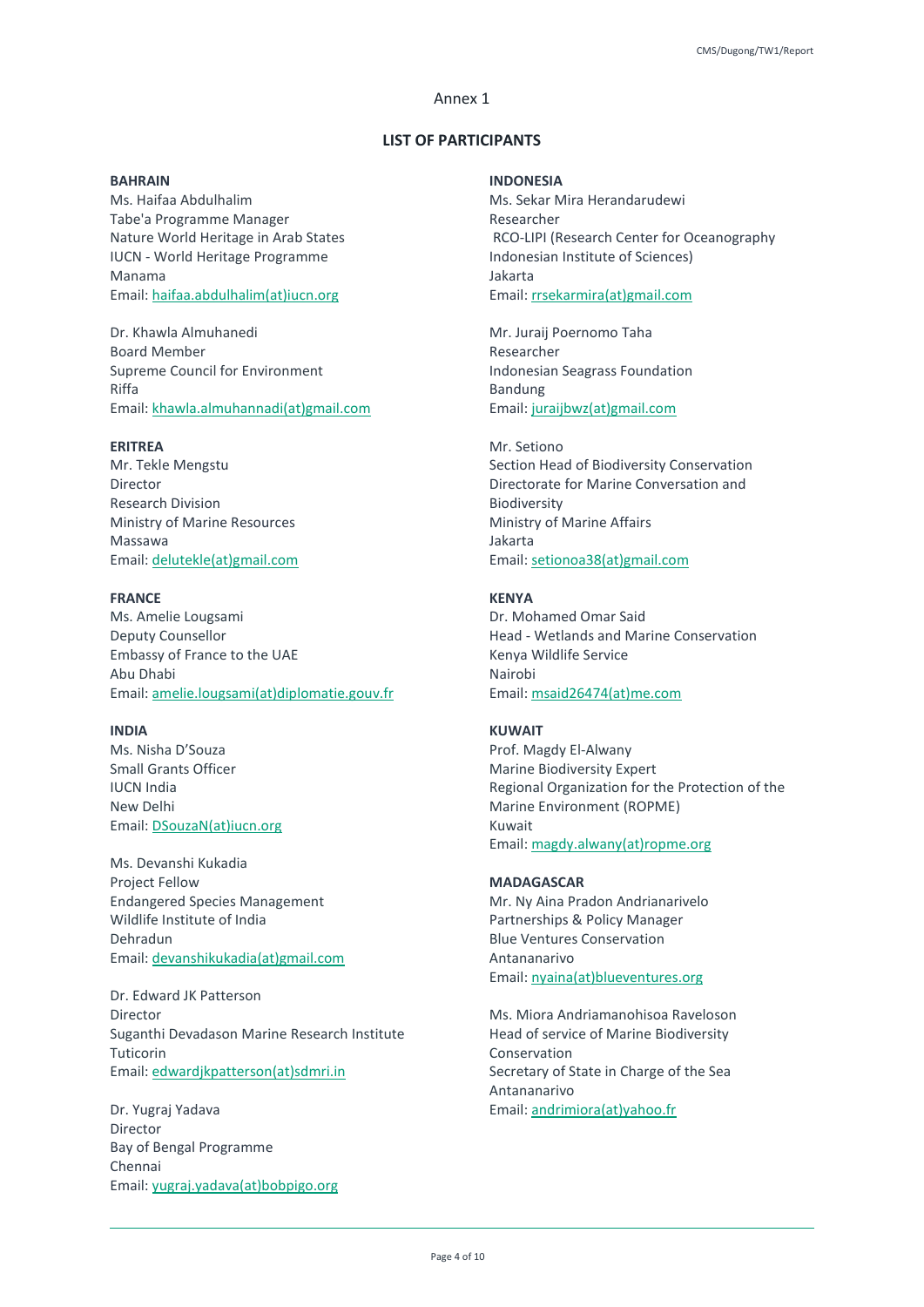**MADAGASCAR** Ms. Lalarisoa Rakotoarimino Programme Coordinator Conservation Centrée sur la Communauté Antananarivo Email: lala(at)c-3.org.uk

Mr. Isaia Raymond MG4-COSAP (Comité d'Orientation et Soutien à l'Aire Protegée) Project Manager Antsohihy Email: isaiaraymond(at)gmail.com

Mr. Fanazava Rijasoa Director of Ocean Preservation Secretary of State in Charge of the Sea Antananarivo Email: rijafanazava(at)yahoo.fr

### **MALAYSIA**

Mr. Nazirul Amin Azmi Community Liaison Officer Reef Check Malaysia Kuala Lumpur Email: nazirul(at)reefcheck.org.my

Mr. James Bali Biologist (Marine) Protected Areas & Biodiversity Conservation Sarawak Forestry Corporation Kuching Email: jamesbali(at)sarawakforestry.com

Mr. Abd Muntalib Juli Director of Research and Resources Inventory Division Department of Marine Park Malaysia Putrajaya Email: muntalib(at)nre.gov.my

Mr. Syed Abdullah Syed Abdul Kadir Director of Sea Turtle and Marine Endangered Species Research Center Department of Fisheries Malaysia Dungun Email: syedjohor(at)gmail.com

Ms. Sophie Lee Member The MareCet Research Organization Shah Alam Email: leesophie91(at)gmail.com

Dr. Leela Rajamani Ramnath Rajamani Senior Lecturer Centre for Marine and Coastal Studies Universiti Sains Malaysia Email: leelarajamani(at)usm.my

**MOZAMBIQUE**

Mr. Anselmo Gaspar Senior Officer National Directorate of Environment Department of Environmental Management Maputo Email: anselmogaspar(at)yahoo.com.br

Dr. Almeida Guissamulo Officer at the Natural History Museum Eduardo Mondlane University Maputo Email: almeida.guissamulo(at)hotmail.com

**MYANMAR** Mr. Maung Maung Lwin Deputy Director Department of Fisheries Nay Pyi Taw Email: akthar.mgmglwin(at)gmail.com

### **PALAU**

Mr. Percy Rechelluul Fisheries Technician Bureau of Marine Resources Koror Email: pbrechelluul(at)gmail.com

# **PHILIPPINES**

Mr. Reynante V Ramilo Programme Coordinator Community Centred Conservation (C3) Busuanga Email: rey(at)c-3.org.uk

Ms. Yoko Ramos Philippine Embassy Email: yoko\_ramos(at)yahoo.com

Mr. Anson Tagtag Chief of Wildlife Resources Division Biodiversity Management Bureau Department of Environment and Natural Resources Quezon City Email: anson\_tagtag(at)yahoo.com; wrd(at)bmb.gov.ph

### **QATAR**

Mr. Mohammed Almarri Biology Expert Head of Wildlife Section Ministry of Municipality and Environment Email: mmmarri(at)mme.gov.qa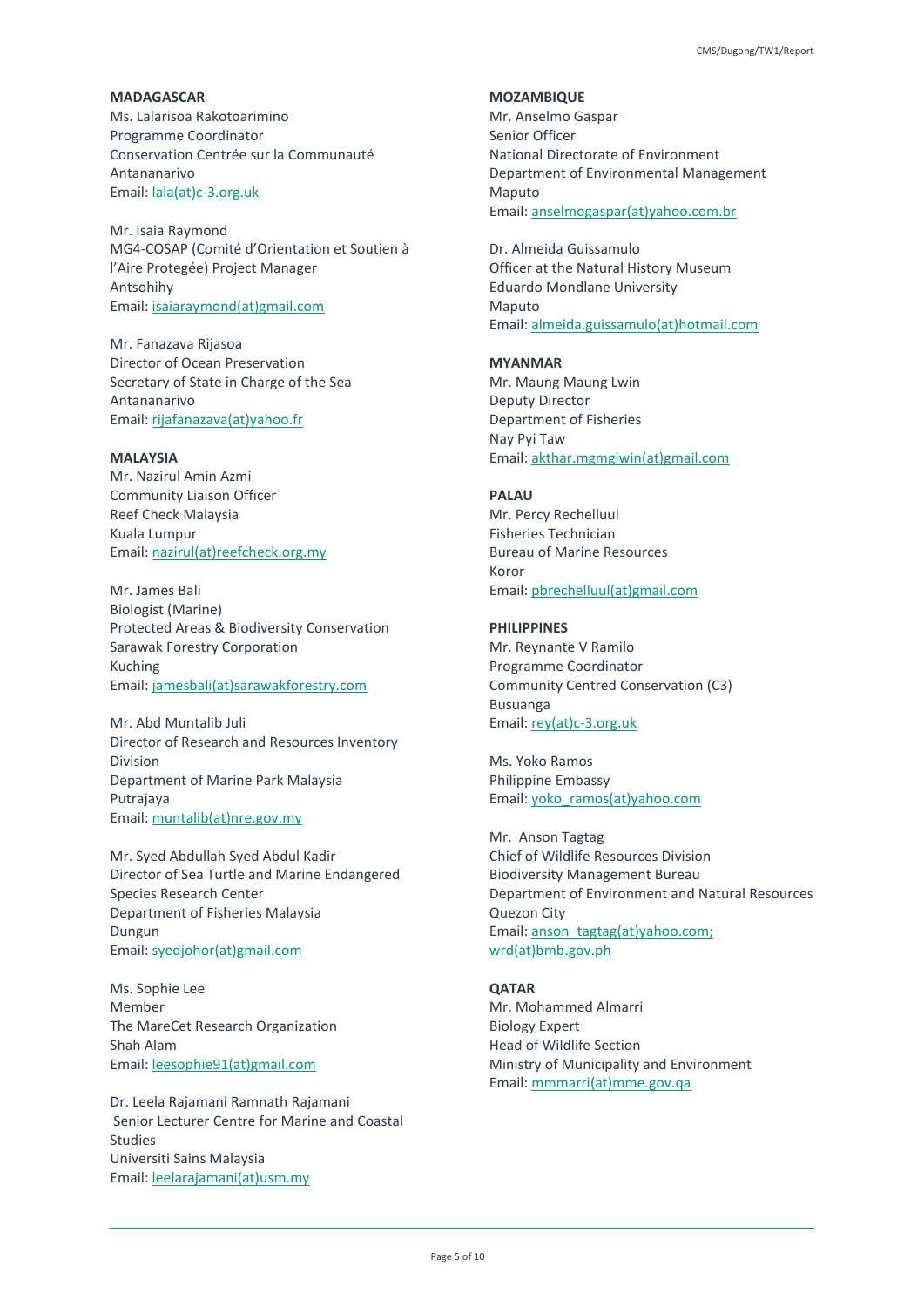#### **QATAR**

Dr. J. Jed Brown Resarch Assistant Professor Enviornmental Conservation Centre for Sustainable Development Qatar University Doha Email: Jbrown(at)qu.edu.qa

Dr. Chris Warren Environmental Research Lead ExxonMobil Research Qatar Doha Email: christopher.s.warren(at)exxonmobil.com

### **SAUDI ARABIA**

Mr. Tareq Alqhtani Researcher Wealth of Fish Marine Studies and Research Riyadh Email: tareq2700(at)gmail.com

Mr. Zuhair Al Mobarak Marine Studies and Research Saudi Wildlife Authority Email: Z.almubarak(at)swa.gov.sa

Mr. Tariq Al Omari Animal Resources Researcher Riyadh Email: tariq.pme(at)gmail.com

Mr. Khalid Al-Shaikh Director of Jubail Marine Wildlife Sanctuary Monitoring Department Jubail industrial city Email: kalshaikh(at)hotmail.com

Mr. Anas Sambas Chief Specialist of Environmental Protection Saudi Wildlife Authroity Riyadh Email: sambas(at)swa.gov.sa

# **SEYCHELLES**

Dr. Frauke Fleischer-Dogley Chief Executive Officer Seychelles Islands Foundation Victoria Email: ceo(at)sif.sc

#### **SOUTH AFRICA**

Ms. Isabelle Sindizwa Nunes da Costa Bazaruto Dugong Protection Project Source to Sea Programme Endagered Wildlife Trust Cape Town Email: isabelleg(at)ewt.org.za

**SRI LANKA** Dr. Tharaka Prasad Gajadeera Arachchige Director Wildlife Health Department of Wildlife Conservation Battaramulla Email: tharakaprasad(at)yahoo.com

Ms. Himali Purnima Kithsiri Kahavita Programme Officer Sri Lanka Turtle Conservation Project Panadura Email: hpurnima(at)yahoo.com

Mr. Thushan Kapurusinghe Project Leader Sri Lanka Turtle Conservation Project Panadura Email: kjthushan(at)yahoo.co.uk

Mr. Ranil P. Nanayakkara Co-founder/Principle Scientist BEAR (Biodiversity Education And Research) Colombo Email: ranil(at)bearsl.org

Dr. Vasantha Pahalawattaarachchi Principal Scientist National Aquatic Resources Research and Development Agency Colombo Email: vasalanka(at)gmail.com

Mr. Kahatagode Gedara Shantha Weerasinghe Assistant Director Department of Wildlife Conservation Battaramulla Email: shantha29weera(at)gmail.com

Ms. Geeganage Shyama Wijekulasuriya Treasurer/Accountant Sri Lanka Turtle Conservation Project Panadura Email: wijekulasuriyashyama(at)yahoo.com

#### **SUDAN**

Mr. Nasreldeen Mohamed Elamin Elhassan Manager Marine Reserves Wildlife Conservation General Administration Khartoum Email: delta.server(at)yahoo.com

# **SWITZERLAND**

Ms. Sarah Fowler Scientific Advisor Save our Seas Foundation Geneva Email: sarah(at)saveourseas.com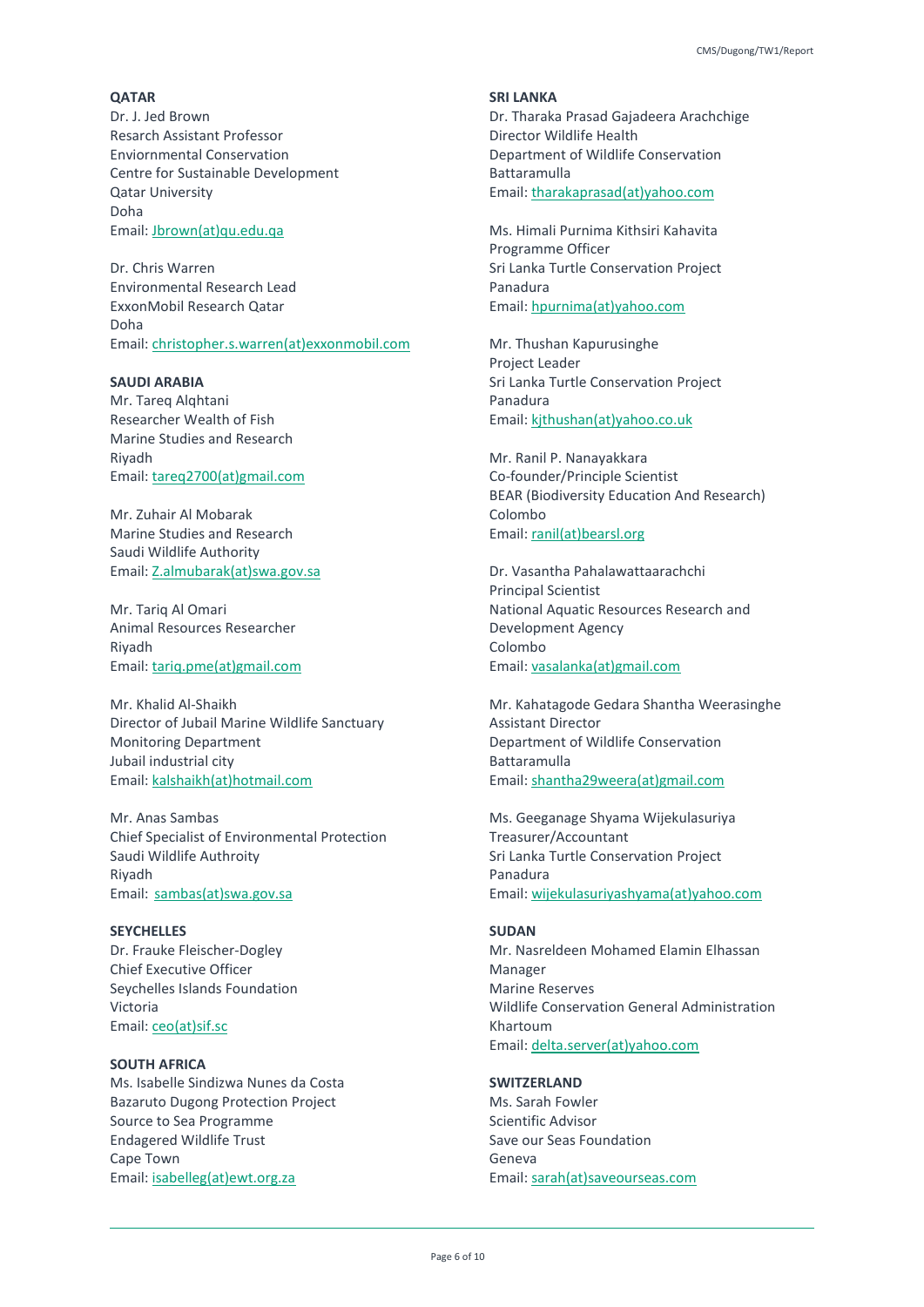**TANZANIA** Dr. Milali E. Machumu Manager Marine Parks and Reserves Unit Dar es Salaam Email: milalimachumu(at)gmail.com

### **THAILAND**

Mr. Kongkiat Kittiwattanawong Chief of Endangered Species Department of Marine and Coastal Resources/ Phuket Marine Biological Center Phuket Email: kkongkiat(at)gmail.com

Ms. Maneewan Sanlee Coordinator Save Andaman Network Foundation Trang Email: dawan\_jear(at)hotmail.com

### **UNITED ARAB EMIRATES**

Ms. Nessrine Alzahlawi Unit Head Biodiversity Policy Environment Agency - Abu Dhabi Abu Dhabi Email: ness.zahlawi(at)gmail.com

Mr. Mohanned Awadalkareem Intern Environmental Information and Science Outreach Management Environment Agency – Abu Dhabi Abu Dhabi Email: m.awadalkareem(at)hotmail.com

Mr. Winston Cowie Section Manager Marine Policy – Regulations and Planning Environment Agency - Abu Dhabi Abu Dhabi Email: winston.cowie(at)ead.ae

Dr. Himansu S Das Unit Head Marine Threatened Species and Habitats Environment Agency - Abu Dhabi Email: hsdas(at)ead.ae

Mr. Edwin Grandcourt Section Manager Marine Assessment and Conservation Environment Agency - Abu Dhabi Abu Dhabi Email: egrandcourt(at)ead.ae

Ms. Maitha Al Hameli Specialist Marine Threatened Species and Habitats Environment Agency - Abu Dhabi Abu Dhabi Email: maitha.alhameli(at)ead.ae

Ms. Shamsa Al Hameli Assistant Scientist Fisheries Terrestrial & Marine Biodiversity Environment Agency - Abu Dhabi Abu Dhabi Email: Shamsa.AlHameli(at)ead.ae

Dr. Rima Jabado Fisheries Scientist Environment Agency - Abu Dhabi Abu Dhabi Email: rima.jabado(at)ead.ae

Ms. Amna Al Mansoori Analyst Marine Biodiversity Policy Environment Agency - Abu Dhabi Abu Dhabi Email: amna.almansoori(at)ead.ae

Ms. Hassina Ali Biologist, Biodiversity Departement Ministry of Climate Change and Environment Dubai Email: hachihi(at)moccae.gov.ae

Mr. Obaid Ali Alshamsi Biologist Ministry of Climate Change and Environment Dubai Email: oaalshamsi(at)moccae.gov.ae

Ms. Muna Al Shamsi Minsitry of Climate and Environment Dubai Email : munaalshamisi(at)moccae.gov.ae

Ms. Nahla Noobi Ministry of Climate Change and Environment United Arab Emirates Email: nanoobi(at)moccae.gov.ae

Mr. Jeruel Aguhob Principal Nature Conservation Officer Natural Resources Conservation Section, Environment Department, Dubai Municipality Dubai Email: jcaguhob(at)dm.gov.ae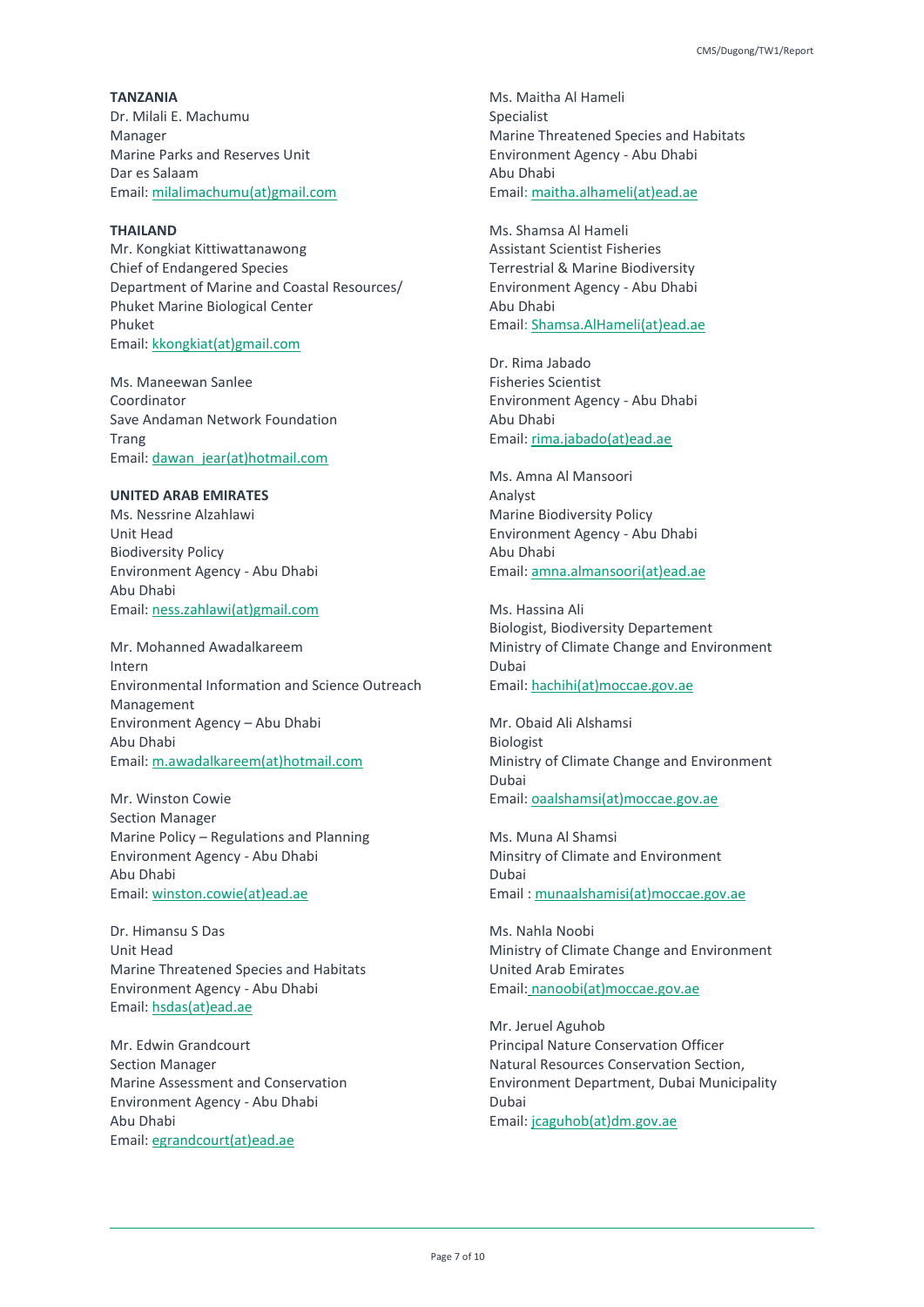#### **UNITED ARAB EMIRATES**

Mr. Mohamed Ali Hashim Principle Environment Officer Environment/Natural Resources Conservation Section Dubai Municipality Dubai Email: mahussain(at)dm.gov.ae

Mr. Esmat Elhassan Senior Nature Conservation Officer Natural Resources Conservation Section Environment Department Dubai Municipality Dubai Email: eemhassan(at)dm.gov.ae

Dr. Mohamed Mustafa Eltayeb Environmental Studies and Research Specialist Dubai Municipality Dubai Email: mmeltayeb(at)dm.gov.ae

Dr. Junid N. Shah Senior Nature Conservation Officer Natural Resources Conservation Section Environment Department Dubai Municipality Dubai Email: jnshah(at)dm.gov.ae

Mr. Belal Mohamed Saleh Abbas Team Leader Marine Environment Rehabilitation Marine Development Abu Dhabi National Oil Company Abu Dhabi Email: belal\_saleh2002(at)yahoo.com

Ms. Yasser M. Awadallah Specialist, Monitoring & EIA Marine Environment Development/HS&E Unit Abu Dhabi National Oil Company (ADNOC) Abu Dhabi Email: yabuaisha(at)adnoc.ae

Ms. Azhar Almessabi Intern GEF-5 Dugong and Seagrass Conservation Project Mohammed Bin Zayed Species Conservation Fund Abu Dhabi Email: azharitto(at)hotmail.com

Mr. Kirk W. Duthler Communication Manager GEF-5 Dugong and Seagrass Conservation Project Mohammed Bin Zayed Species Conservation Fund Abu Dhabi Email: kduthler(at)mbzfund.org

Mr. Nicolas Heard Head of Fund Management Mohamed bin Zayed Species Conservation Fund Abu Dhabi Email: nheard(at)mbzfund.org

Ms. Maya Todorova Project Coordinator GEF-5 Dugong and Seagrass Conservation Project Abu Dhabi, United Arab Emirates Email: mbankova(at)mbzfund.org

Ms. Mariam Yacout Project Associate GEF-5 Dugong and Seagrass Conservation Project Mohammed Bin Zayed Species Conservation Fund Abu Dhabi Email: myacout(at)mbzfund.org

Ms. Marina Antonopoulou Marine Programme Leader Emirates Wildlife Society-WWF Dubai Email: mantonopoulou(at)ewswwf.ae

Dr. Jimena Rodriguez Project Manager Marine Turtle Conservation Emirates Wildlife Society-WWF Dubai Email: jrodriguez(at)ewswwf.ae

Ms. Tamara Withers Corporate Sustainability Manager Business Development Emirates Wildlife Society-WWF Abu Dhabi Email: twithers(at)ewswwf.ae

Mr. Marcus Chandler Health, Environment and Safety (HES) Manager Occidental Oil & Gas International Abu Dhabi Email: marcus\_chandler(at)oxy.com

Dr. Maha Ebeid Faculty, General Studies The Higher Colleges of Technology Abu Dhabi Email: maha.ebeid(at)hct.ac.ae

Mr. Sultan Al Hajji Vice President and Chief Strategy Officer Total E&P UAE Abu Dhabi Email: sultan.al-hajji(at)total.com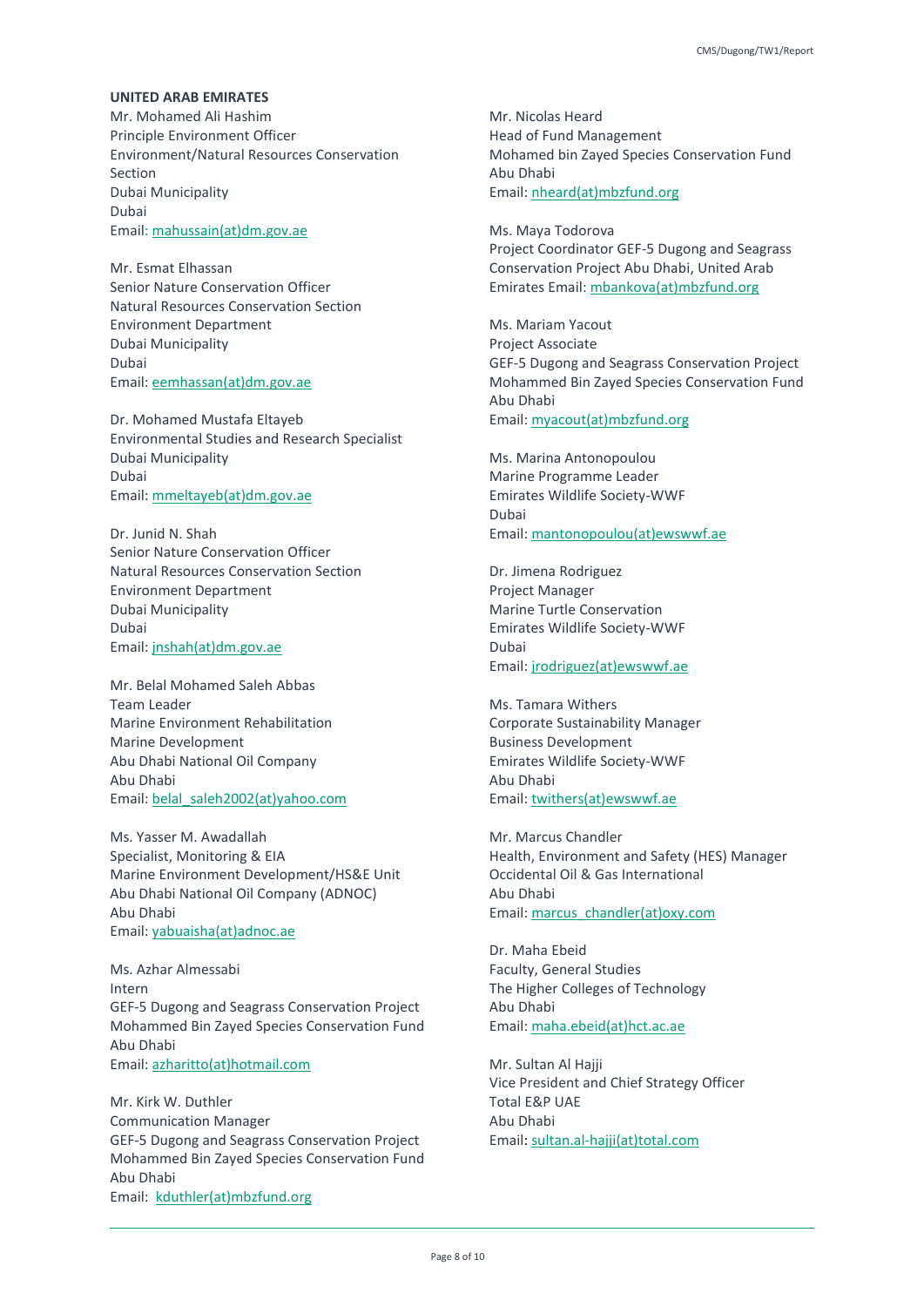### **UNITED ARAB EMIRATES**

Ms. Kiran Maya Monarch Ltd. Abu Dhabi Email: kiranmayi\_t(at)hotmail.com

Ms. Noura Al Mansoori Research Assistant Marine Biology New York University Abu Dhabi (NYUAD) Abu Dhabi Email: Nam14(at)nyu.edu

Mr. Tarek Mohamed Marine Environment Specialist Environment Monitoring Unit Egyptian Environmental Affairs Agency Abu Dhabi Email: tarek\_abubakr(at)hotmail.com

Dr. Ada Natoli Researcher UAE Dolphin Project Dubai Email: ada.natoli(at)uaedolphinproject.org

Ms. Tamara Noori Monarch Ltd. Abu Dhabi Email: tamara\_noori73(at)yahoo.com

Mr. Amgad El Shaffai Ecosystem Rehabilitation Specialist Egyptian Environmental Affairs Agency Abu Dhabi Email: aelshaffai(at)yahoo.com

Dr. Roxanne Whelan Research Assistant UAE University Email: roxy\_whelan(at)yahoo.co.uk

Ms. Arabella Willing Community Engagement and Activities Park Hyatt Abu Dhabi Email: arabella.willing(at)hyatt.com

### **UNITED KINGDOM**

Mr. Paul Cooper IT Developer IntexDesign London Email**:** paul(at)intexdesign.net

### **UNITED STATES**

Mr. Roderic Mast President and CEO Oceanic Society Washington Email: mast(at)oceanicsociety.org

Mr. Rob Yordi Zoological Director SeaWorld Parks & Entertainment Orlando Email: robert.yordi(at)seaworld.com

### **VANUATU**

Mr. Jayven Ham Fisheries Biologist Vanuatu Department of Fisheries Port Vila Email: jham(at)vanuatu.gov.vu

Mr. Douglas Koran Dugong and Seagrass Conservation Project Officer Vanuatu Environmental Science Society Port Vila Email: dglskoran45(at)gmail.com

Dr. Christina Shaw CEO Vanuatu Environmental Science Society Port Vila Email: vess(at)vanuatuconservation.org